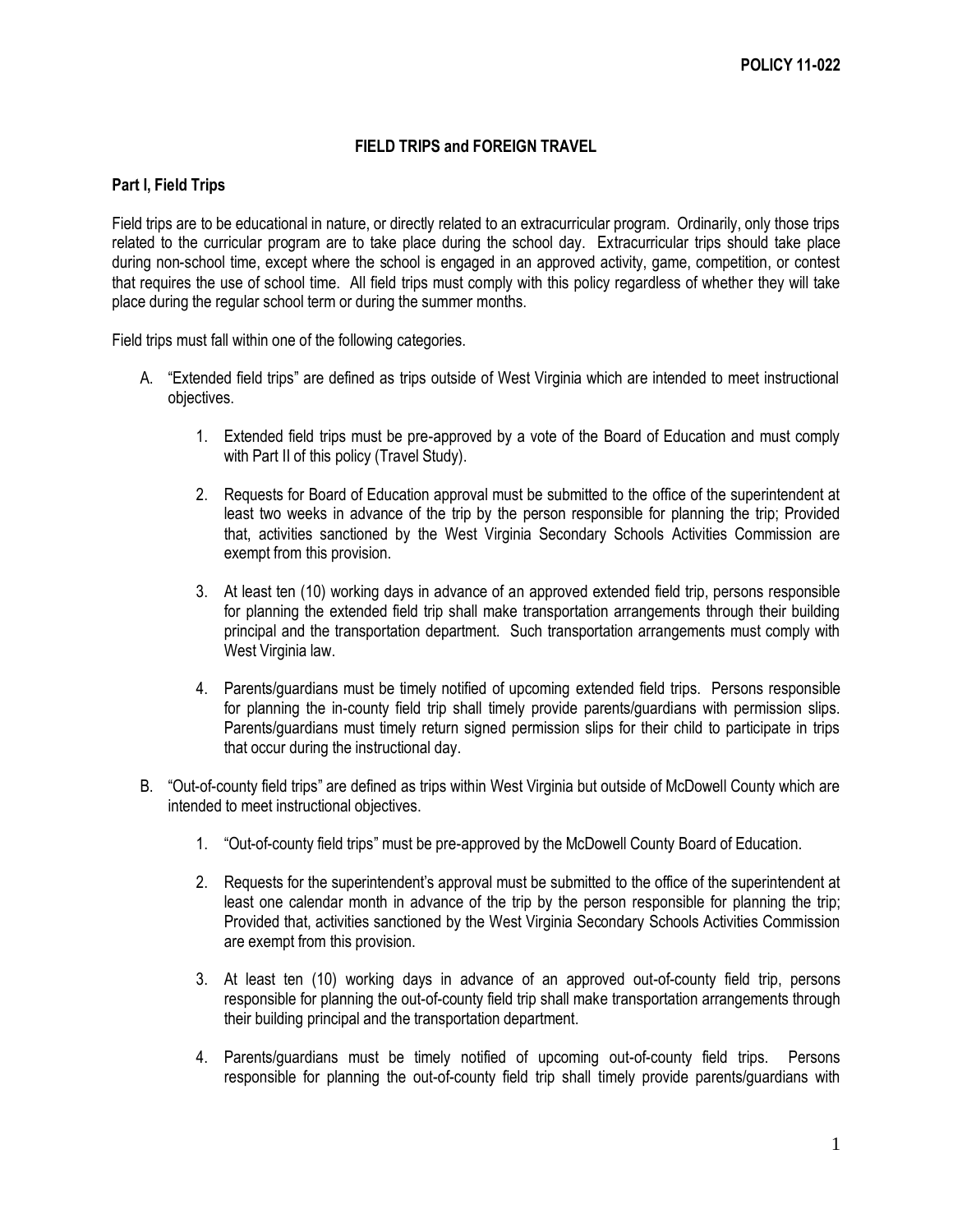permission slips. Parents/guardians must timely return signed permission slips for their child to participate in trips that occur during the instructional day.

- C. "In-county field trips" are defined as trips inside McDowell County with a maximum duration of one (1) school day which are intended to meet instructional objectives.
	- 1. In-county field trips must be pre-approved by the Superintendent.
	- 2. Requests for the principal's approval must be submitted to the office of the principal at least one calendar month in advance of the trip by the person responsible for planning the trip; Provided that, activities sanctioned by the West Virginia Secondary Schools Activities Commission are exempt from this provision.
	- 3. At least ten (10) working days in advance of an approved in-county field trip, persons responsible for planning the in-county field trip shall make transportation arrangements through their building principal and the transportation department. Such transportation arrangements must comply with West Virginia law.
	- 4. Parents/guardians must be timely notified of upcoming in-county field trips. Persons responsible for planning the in-county field trip shall timely provide parents/guardians with permission slips. Parents/guardians must timely return signed permission slips for their child to participate in trips that occur during the instructional day.
- D. "Extracurricular field trips" are defined as trips which occur after the completion of the regular instructional day, after the completion of the school term, or on a non-instructional day. These trips are non-instructional in nature and involve social or recreational activities. Interscholastic activities sanctioned by the West Virginia Secondary Schools Activities Commission will be considered extracurricular field trips regardless of the time during which such activities occur, and such sanctioned activities which are scheduled on instructional days by the commission shall be exempt from the non-instructional time provisions of this policy. For extracurricular trips lasting longer than one (1) day that occur outside of West Virginia, persons responsible for planning such trips shall follow the extended field trips procedure. This includes those trips for athletic or band activities.

## **Part II, Travel Study Trip**

"Travel study trip" is defined as any foreign travel outside of the continental United States or that meets the definition of "extended field trips" in Part I of this policy. Every travel study trip must have the prior approval of the affected principal, the superintendent, and the McDowell County Board of Education.

"Sponsor" is defined as the teacher or other professional employee who is responsible for the travel study trip.

- A. Sponsors may propose a travel study trip which he/she feels will be of educational or cultural value to students. Such proposals must be made in writing and submitted to the office of the superintendent at least 3 months in advance of the proposed trip. Such proposals shall be made on a form prepared by the office of the Superintendent. The sponsor shall be responsible for all planning, coordination, and collection of funds necessary for a travel study trip.
- B. A travel study trip that is specifically designed for students enrolled in classes of a particular subject area shall be open to students in this order:
	- 1. Students enrolled in the sponsor's classes within that subject area;
	- 2. Other McDowell County student who are enrolled in classes within that same subject area;